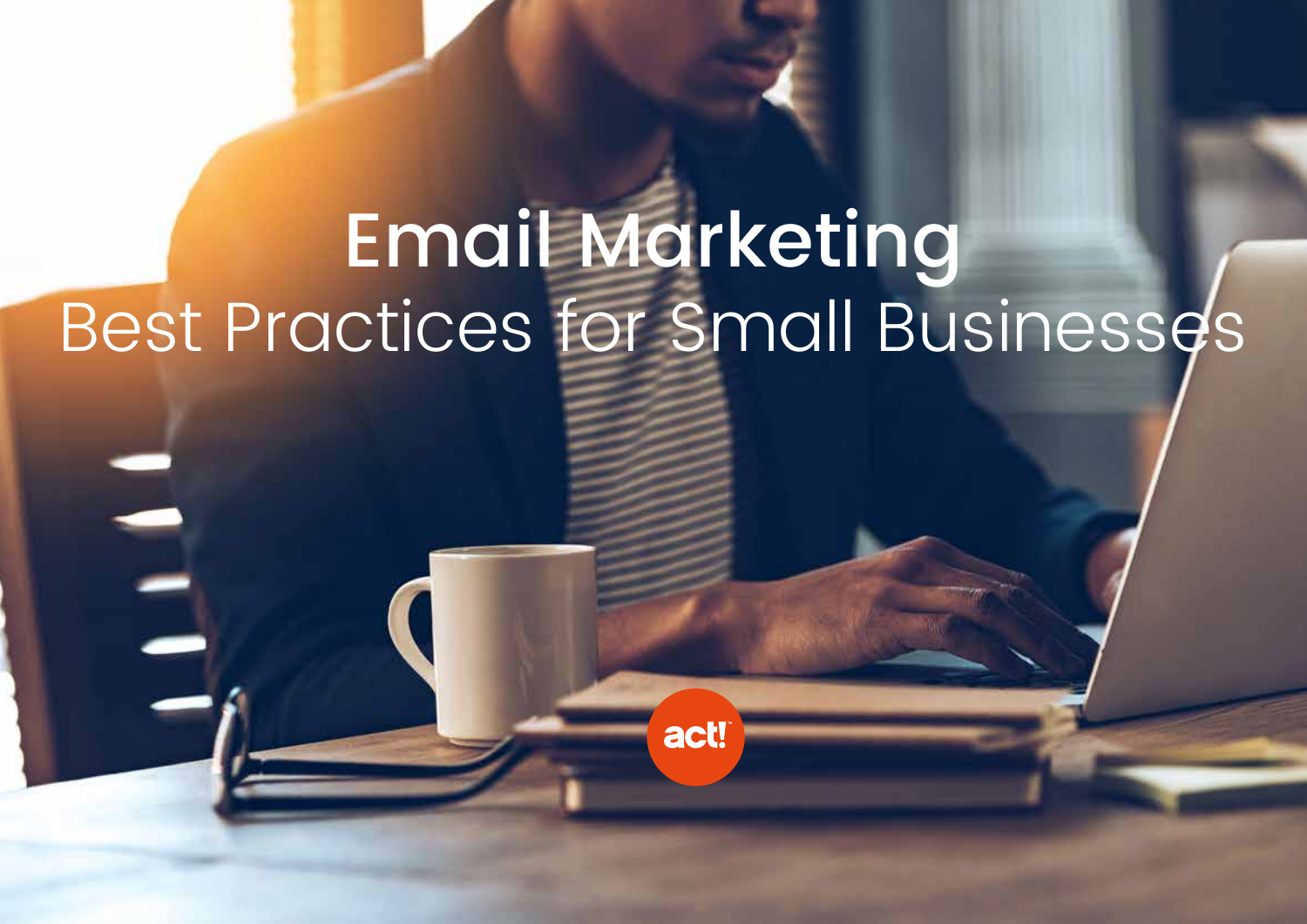#### **Contents**

| Page 04 | What is email marketing?                    |
|---------|---------------------------------------------|
| Page 05 | Creating an email marketing campaign        |
| Page 06 | Choosing your email marketing software      |
| Page 07 | 30 ways to create a better email            |
| Page 09 | Staying 'email legal'                       |
| Page 10 | Email marketing best practice do's & don'ts |

## Executive Summary

Email marketing remains one of the most effective ways to grow your business. So, if it isn't part of your overall marketing strategy, you are missing out on a huge business opportunity.

This guide will show how using best practice and powerful email marketing software can increase lead generation and sales quickly; leading to new customers for your business.

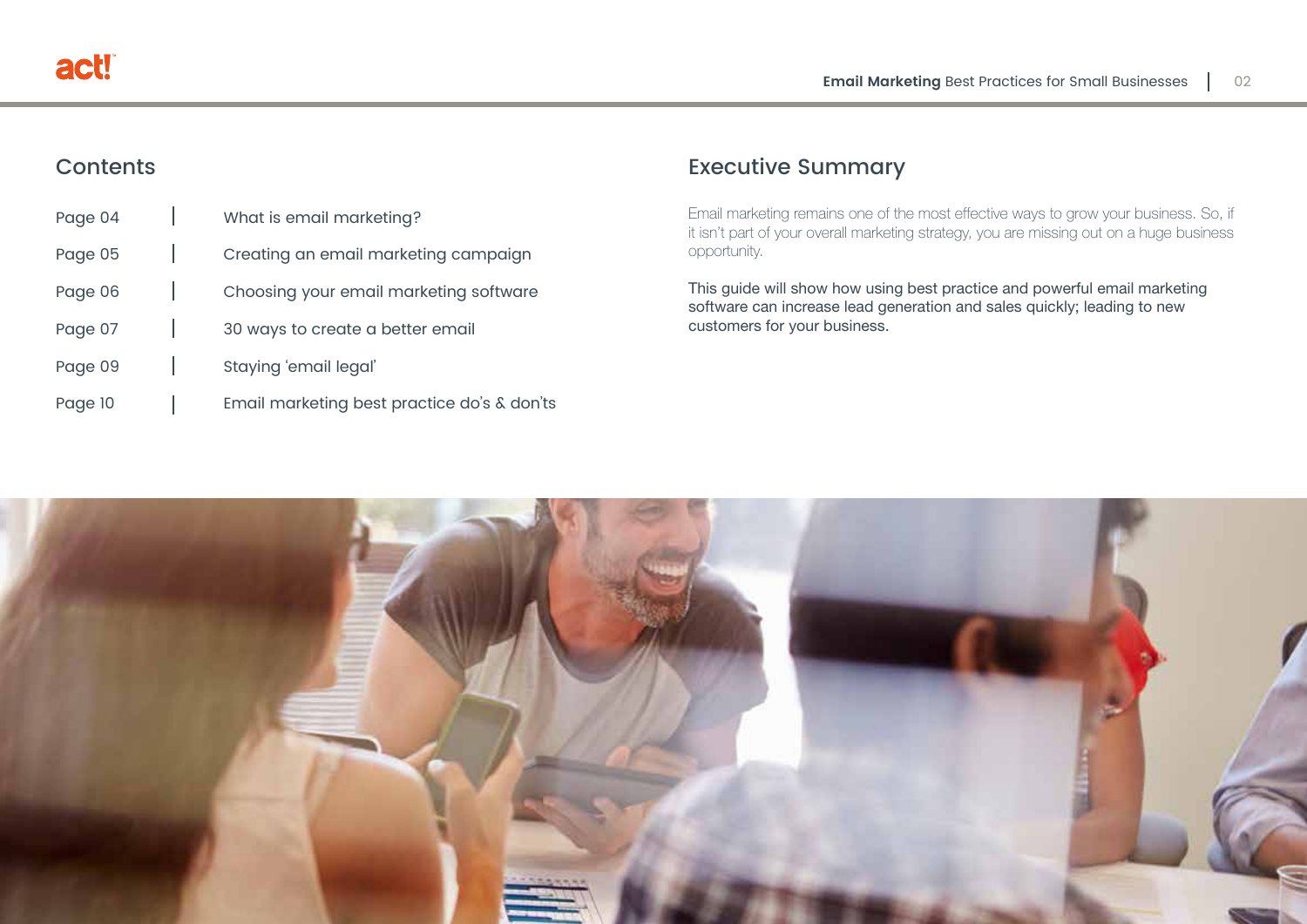|<br>|is<br>|-<br>|} **EGEMANIA MARKETING** is the strongest performing channel generating £34 for every £1 spent."

**[McKinsey & Company](http://www.mckinsey.com/business-functions/marketing-and-sales/our-insights/why-marketers-should-keep-sending-you-emails)**

#### Introduction

Some headlines today will lead you to believe that the days of email are numbered and that it will be made irrelevant by social media and other new startup technologies.

Don't believe them. While the death of email has long been buzzed about, the reality is that it's stronger and more effective than ever. In fact, [over 294 billion of them](https://www.statista.com/topics/1446/e-mail-marketing/)  [sent daily](https://www.statista.com/topics/1446/e-mail-marketing/)<sup>[1]</sup>.

More than [three-quarters of consumers](http://marketingland.com/77-percent-of-us-want-to-get-marketing-messages-via-email-theres-no-close-second-place-study-says-9420)<sup>[2]</sup> also consider email to be the most trusted form of communication, one reason why the number of people using it is forecast to rise to 2.9 billion by 2019.

Businesses like it too – email marketing is the strongest performing channel generating  $£34$  [for every £1 spent](http://www.mckinsey.com/business-functions/marketing-and-sales/our-insights/why-marketers-should-keep-sending-you-emails)<sup>[3]</sup>. And when it comes to acquiring new customers, email is also 40 times more effective than social media.

Given this, it's perhaps no surprise that email marketing is now a significant component of emarketing – the use of the internet, mobile and electronic media to sell products and services. In fact, in 2017 many small businesses are looking to make it one of their top marketing channels along with social media and website development.

This means that if email marketing isn't part of your overall marketing strategy, you are missing out on a huge business opportunity.

Unfortunately, many businesses, smaller ones in particular, don't capitalise on all that email marketing has to offer because they think it is too expensive to consider, too complicated to do, or they simply don't know how to choose the best email marketing service.

However, thanks to powerful email marketing platforms like Act! emarketing, creating a highly targeted email marketing campaign has never been easier.

This guide outlines how small businesses can use email marketing to benefit from using email marketing best practices, a smaller business can benefit from what marketing guru Seth Godin has called "the most personal advertising medium in history".

Let's begin with the basics.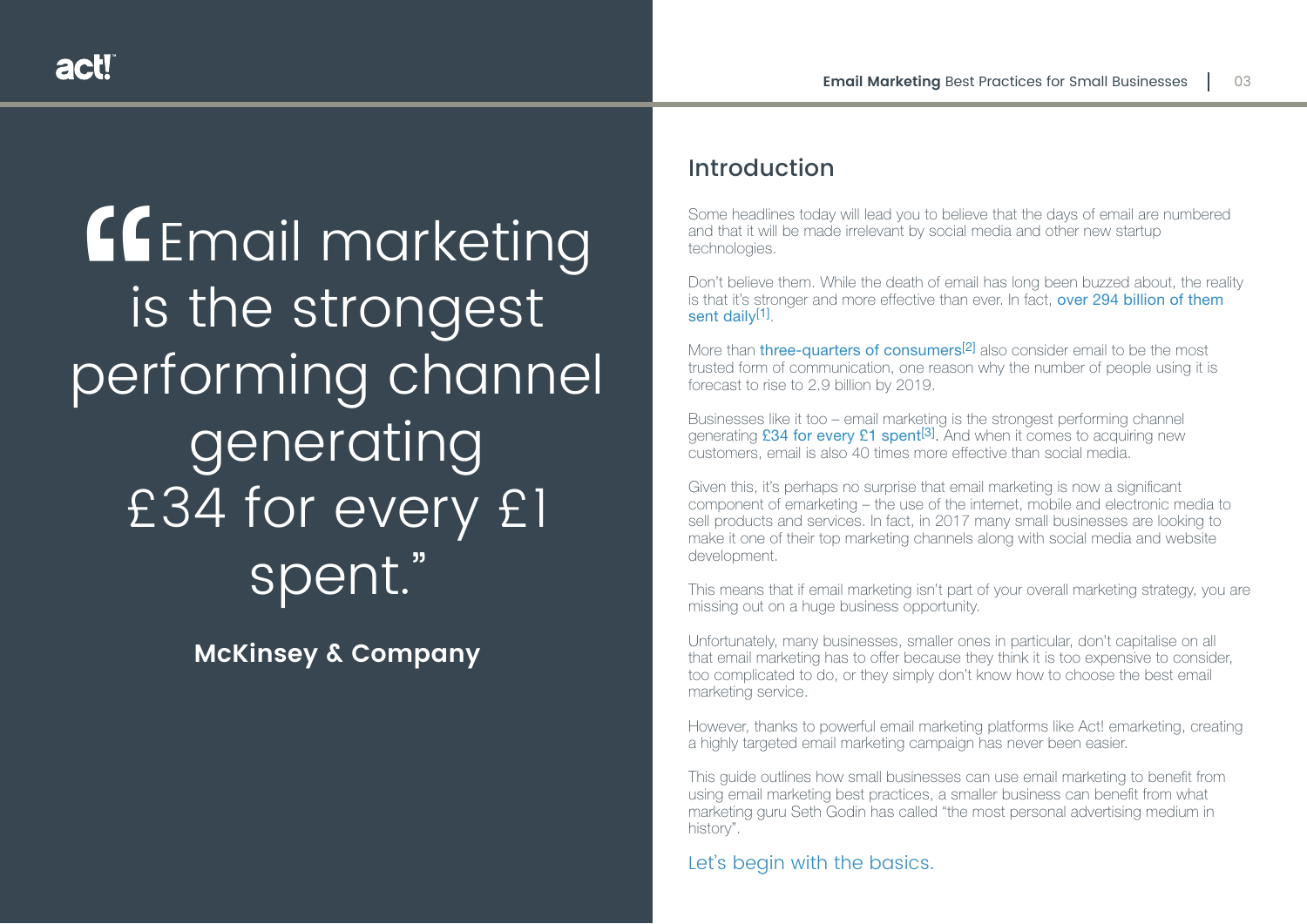#### What is email marketing? 1

Think of email marketing as an online version of traditional direct mail.

The difference is that it's not only faster and more cost-effective to send emails, it's also infinitely easier to target and personalise the content, so you know you are reaching the right people at the right time with the message most applicable to them.

To be most effective, your email marketing efforts should be tied to specific business objectives, such as:

• Brand building – every marketing email you send is an opportunity to familiarise the market with the logo, tagline, colours and graphics that make up your brand image.

• Encouraging repeat business – sending your customers a regular 'nudge email' with a tempting offer, or news of your latest products, can overcome 'buying inertia' and entice them to order from you again.

• Creating customer engagement – if you don't stay in the eye-line of customers, you create a vacuum competitors can fill. On the other hand, marketing emails keep you top of mind until your customers are ready to buy.

## " 154% of marketers say increasing engagement"<br>" rate is their top email marketing priority." rate is their top email marketing priority." **[Ascend2](http://ascend2.com/wp-content/uploads/2017/01/Ascend2-Email-Marketing-Strategy-Survey-Summary-Report-160908.pdf)**

• Drive revenue – all of the above lead to higher revenues that add to the bottom line. And once your database is big enough, you can even create further revenue streams by allowing others to sell products and services to your list.

#### **A precision marketing tool**

Whether you use email marketing to send post-purchase follow-up emails, newsletters, promotions, or surveys, email marketing is highly versatile, affordable and easy to use. This makes it particularly appealing to smaller businesses that typically don't have large marketing budgets or in-house technical expertise.

It's for these very reasons however that emarketing is used by some as a blunt instrument to promote their message at little cost. However, emails sent randomly and in high volume don't work. Turning email marketing into a simple 'numbers game' is just 'spamming', a counter-productive tactic that can damage a business's reputation.

## "Three-quarters of companies agree that<br>"email offers 'excellent' to 'good' ROI."<br>"Econsultancy email offers 'excellent' to 'good' ROI." **[Econsultancy](https://econsultancy.com/blog/67734-three-key-charts-from-our-2016-email-marketing-census/)**

In fact, email marketing is actually a precision technique that enables you to adjust and fine tune campaigns down to the smallest detail, thanks to the ability to see which emails have been received, opened, clicked or deleted.

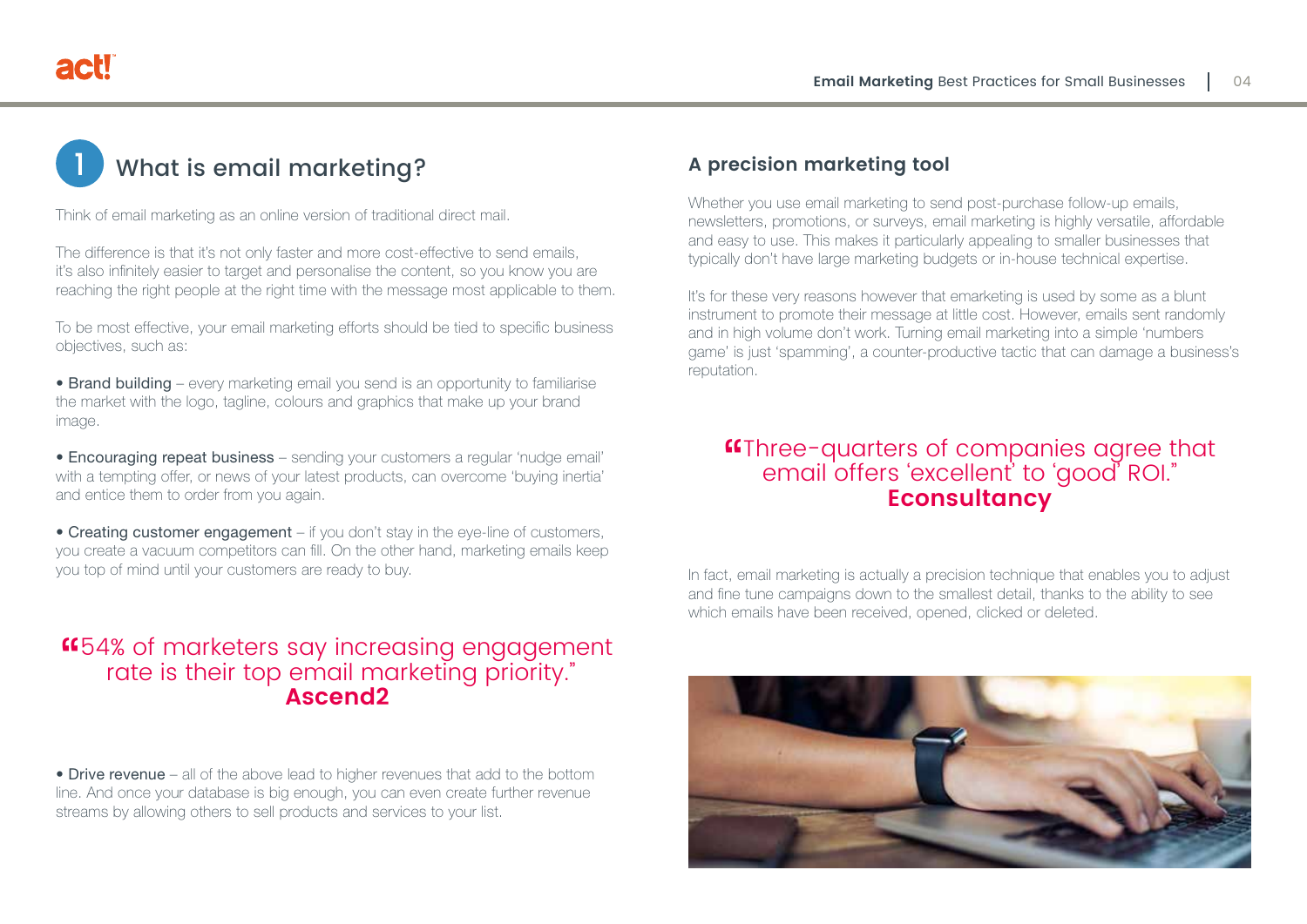#### Creating an email marketing campaign 2

To create an effective email marketing campaign, there are two key metrics to focus on. Open rates (the percentage of people who open your email) and click-though rates (the percentage of openers who click on a link within that email). The clickthrough rate is totally dependent on the open rate – if someone doesn't open your email, they can't click on it!

[The average open rate for an email marketing campaign is around 24%](http://www.superoffice.com/blog/email-open-rates/)<sup>[4]</sup>. This figure has remained largely consistent over the last decade and [may actually be](https://www.epsilon.com/a-brand-new-view/region/us/email-open-rates-at-a-two-year-high/)  [on the rise](https://www.epsilon.com/a-brand-new-view/region/us/email-open-rates-at-a-two-year-high/)<sup>[5]</sup>. However, it still means that three-quarters of those who are sent a marketing email will never read it. If you want to improve on these numbers you must:

• Know why you are emailing – your emails need to be strategically directed towards a defined goal such as re-engaging with lapsed customers, launching a new product, or promoting a sale.

• Meet your customers' expectations – there is nothing worse than receiving undesired emails. Ensure you are emailing to customers who have given you permission and have agreed to receive the type of content you are sending.

• Send to a segmented list – use the smallest nugget of information to qualify and divide your customers by their purchasing and viewing behaviours. This will help you create more effective, targeted campaigns.

• Have a compelling subject line – this, along with your name, is the first thing anyone receiving your email sees. According to consultants Convince & Convert, [35% of email recipients open email based solely on the subject line](http://www.convinceandconvert.com/convince-convert/15-email-statistics-that-are-shaping-the-future/)[6].

• Make the best offer possible – without a good reason why would anyone want to click through?

• Personalise your message – Brands that personalise promotional marketing emails [experience 27% higher unique click rates and 11% higher open rates](https://www.experianplc.com/media/news/2016/q2-2016-email-benchmark-report/)  [than those that do not personalise](https://www.experianplc.com/media/news/2016/q2-2016-email-benchmark-report/)<sup>[7]</sup>.

• Write 'killer' copy – the best offer in the world is of little use if no one knows how good it is. The copy you use has to truly resonate with the reader by giving them both emotional and rational reasons to act. The customer feedback that comes through comments, questions and social media can help shape future content.

• Design a better email – this not only helps with brand recognition, but also creates an instantaneous impression of you as a business, hopefully one of competence, trust and reassurance.

|<br>|Cik<br>| Ma<br>| th **47% of email** recipients open an email based solely on the subject line."

**[SuperOffice](http://www.superoffice.com/blog/email-open-rates/)**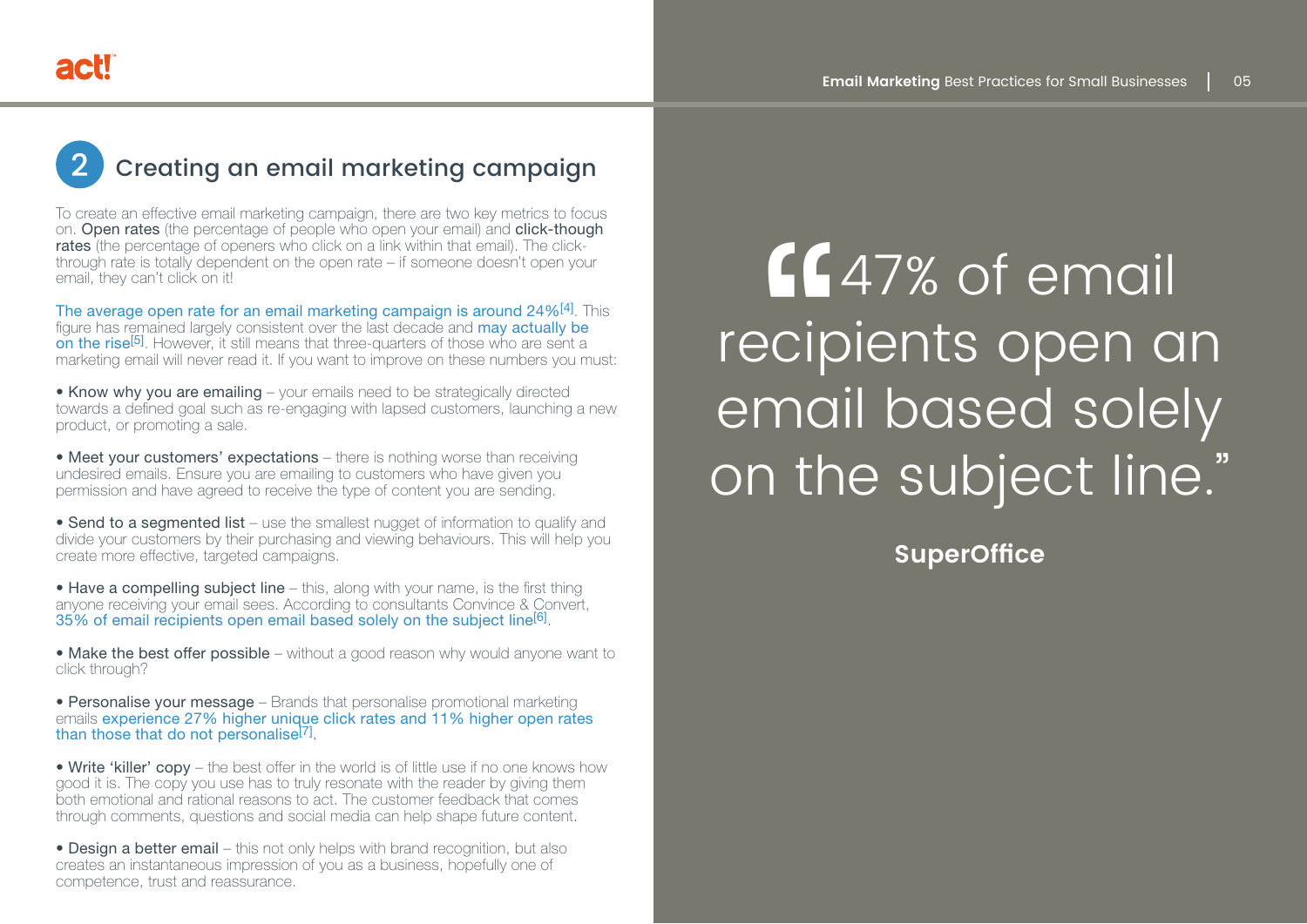#### **Improving results through testing**

As every business is different, the only way you can find out what works for you is to test and test again – by changing a component of your email marketing campaign and measuring what happens.

You can't presume that what works for another business will work for you. There's no better example of this than the debate over when best to send marketing emails.

Conventional wisdom, based on analysis of billions of email open rates across industries, concludes that it's Tuesday. Others believe it's Saturdays and Sundays. [MailerMailer thinks it's a Tuesday or Wednesday, with weekends the worst.](http://www.mailermailer.com/resources/metrics/2013/how-scheduling-affects-rates.rwp)  MailChimp on the other hand, considers the best day for sending emails is [a Thursday](http://www.mailermailer.com/resources/metrics/2013/how-scheduling-affects-rates.rwp)<sup>[8]</sup>. With no optimal day, it's just a matter of what works best for your business.

Emailing frequency – how often you send emails – is also a hot topic, [Receiving too](http://www.marketingcharts.com/wp/online/top-reasons-consumers-give-for-marking-emails-as-spam-36897/)  [many is the number one reason people unsubscribe from a list](http://www.marketingcharts.com/wp/online/top-reasons-consumers-give-for-marking-emails-as-spam-36897/)<sup>[9]</sup>.

However, this doesn't necessarily mean 'often' is bad, just that subscribers want to receive relevant, appropriate emails at a rate that suits them. In fact, 86% of [consumers are happy to receive marketing emails from companies they do](https://www.marketingsherpa.com/article/chart/how-customers-want-promo-emails)  [business with at least monthly, while 15% would like them daily](https://www.marketingsherpa.com/article/chart/how-customers-want-promo-emails)<sup>[10]</sup>.

#### "Sending one more email a month to a list of<br>5 million subscribers could result in £2.2 million<br>"Additional revenue." 5 million subscribers could result in £2.2 million additional revenue." **[Marketing Charts](http://www.marketingcharts.com/wp/online/should-brands-send-even-more-emails-38823/)**



# **Choosing your email marketing software**

To get the very most from emarketing, you must think beyond Excel<sup>®</sup> spreadsheets and programs like Outlook® for managing lists and campaigns. These simply don't have the capacity to handle the range and depth of data, nor do they provide a detailed and comprehensive picture of what works and what doesn't.

That's why [over three-quarters of companies opt to handle email campaigns in](http://info.lionbridge.com/rs/lionbridge/images/GlobalEmailMarketingSurveyReport_FINAL.pdf?aliId=15214842)[house](http://info.lionbridge.com/rs/lionbridge/images/GlobalEmailMarketingSurveyReport_FINAL.pdf?aliId=15214842)<sup>[11]</sup>, using an email marketing platform to make the process easier and much more effective built-in analytics, templates and automated workflows mean you can track, adjust and test copy, designs and offers to continually improve your results.

#### **What should you look for in an email marketing solution?**

**1.** Ease of use – email marketing software shouldn't require you to know HTML or be a designer. Nor should it be overly complicated to set up and manage. If it is, using it will become a chore and your campaigns will consequently be much less effective.

**2.** Affordability – look for a provider offering a range of pricing options. A pay-asyou-go cloud-based email marketing service, for example, is highly cost-effective for even the smallest business.

**3. Scalability** – any email marketing solution should have the capacity and flexibility to handle more contacts as your business grows and changes.

4. Integration – look for seamless integration with other programs, especially your CRM (Customer Relationship Management). Some providers have an application programming interface (API) you can use build your own custom integrations.

**5.** Social media compatibility – this will allow you to connect your campaigns to Facebook® and Twitter® feeds, so emails are automatically posted to those sites.

**6.** Automated workflows – being able to create responsive workflows is not just a massive time saver, but allows you to 'drip market' by automatically sending targeted messages based on how recipients have responded to previous emails.

**7. Personalisation tools** – these give you the ability to customise emails so they match the needs of individual customers.

**8.** A/B testing tools – being able to test alternative emails lets you tweak campaigns to get the most from your email marketing.

**9.** Mobile responsiveness – with more people opening emails on mobile devices, your emails must be properly optimised for smartphone and tablet, or they won't be viewed.

**10.** Analytical capability – you must be able to measure and assess your email marketing performance. Graphical reports that show opens, clicks, and bounces help you do this visually.

**11.** Design flexibility – having a range of pre-formatted email marketing templates in both HMTL and plain text means you can customise a campaign to suit your needs and those of your market. Act! emarketing, for instance, offers over 100 email templates as well as the option to import your own HTML files. A good, clean, simple email template will mean all you need to do is drop in some copy, images and links and away you go.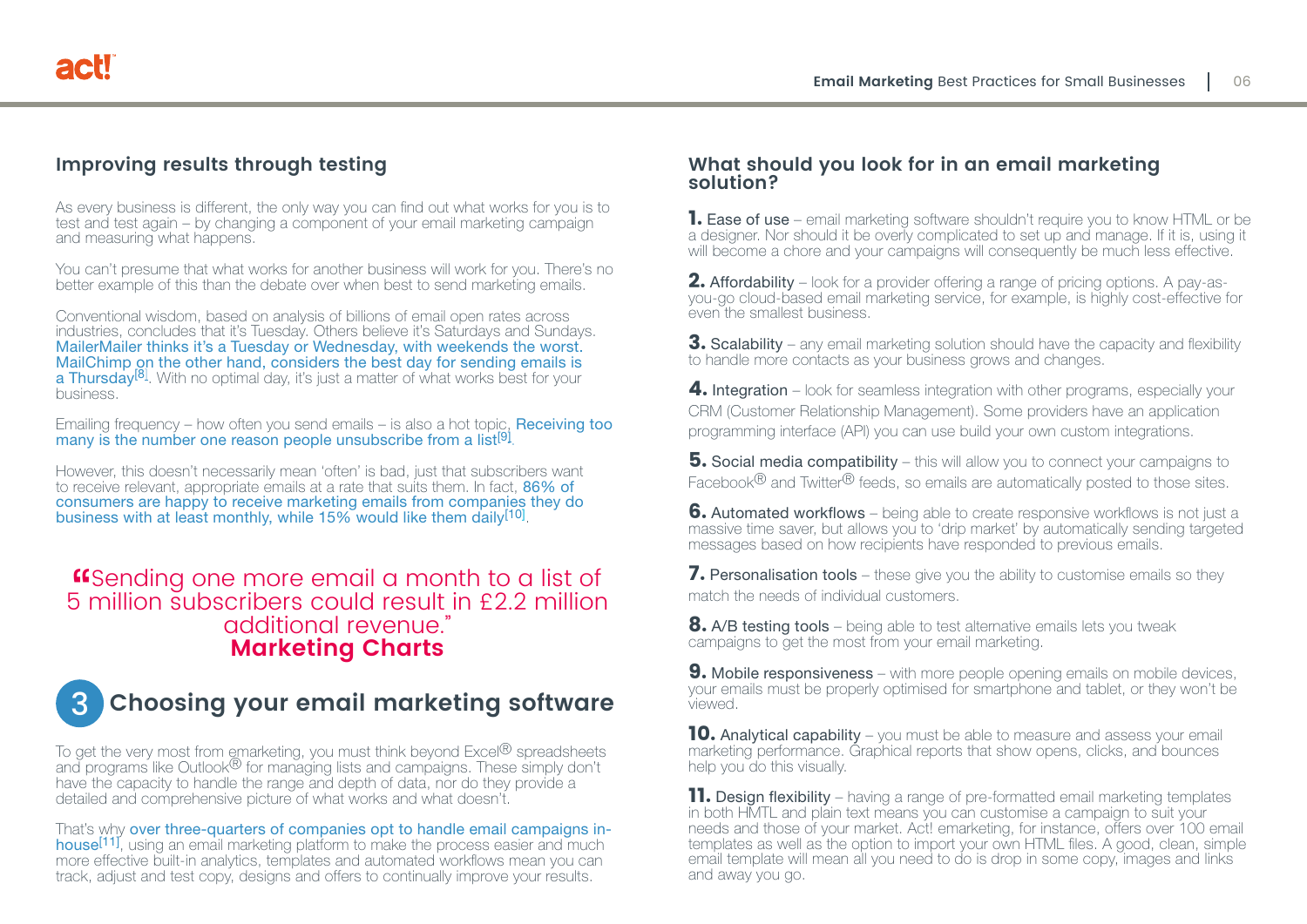**12. Reliability** – a proven email marketing platform will help ensure you don't get let down in the middle of a campaign. Check out user recommendations and social media reviews before committing.

**13.** Ongoing support – problems can happen with even the best email marketing platforms, so make sure your email marketing service can provide technical backup as needed and in a way that suits you.

**14.** Lead scoring – being able to create a prioritised list of contacts for follow-up after an email has been sent will make your sales team much more effective.

**15. Deliverability** – check that your email marketing service provider takes deliverability seriously. If they don't, then your emails won't be getting to the right inboxes and you will be in danger of having them blacklisted.



There are two key components to a successful email - the subject line, which determines whether your email is opened in the first place and the content of your email the recipient then sees, which determines whether they will act on your email. These tips will help you write the best possible email.

#### **How to write a great subject line**

Tell people what's inside the email, don't expect them to just open it.

Tell people white<br>
Participants of the simple, concise language so the<br>
Use simple, concise language so the message isn't confusing.

France Simple, concise language so the<br>
Bessage isn't confusing.<br>
Use keywords that resonate with the<br>
recipient, as this will increase their interest. Use keywords that resonate with the recipient, as this will increase their interest.

Create a personalised subject line using knowledge from your CRM, so they feel that the email has been written for them.

**4** Using the recipient's name or location improves open rates.

**6** has 'Increase your<br>
is this gives them a<br>
mail.<br>
Create a sense of urgency. 'Today only' will Using the recipient's<br>
improves open rates<br>
Include a benefit, such as 'Increase your open rates by 50%' as this gives them a reason to read your email.

encourage them to take action now.

**17** Create a ser<br>
encourage the<br>
Include numbers. They get better click-throughs.



**8**<br>The Don't try to be too clever or funny. The recipient may not think you are.

**10**

Keep it below 50 characters. Longer lines can get cut off.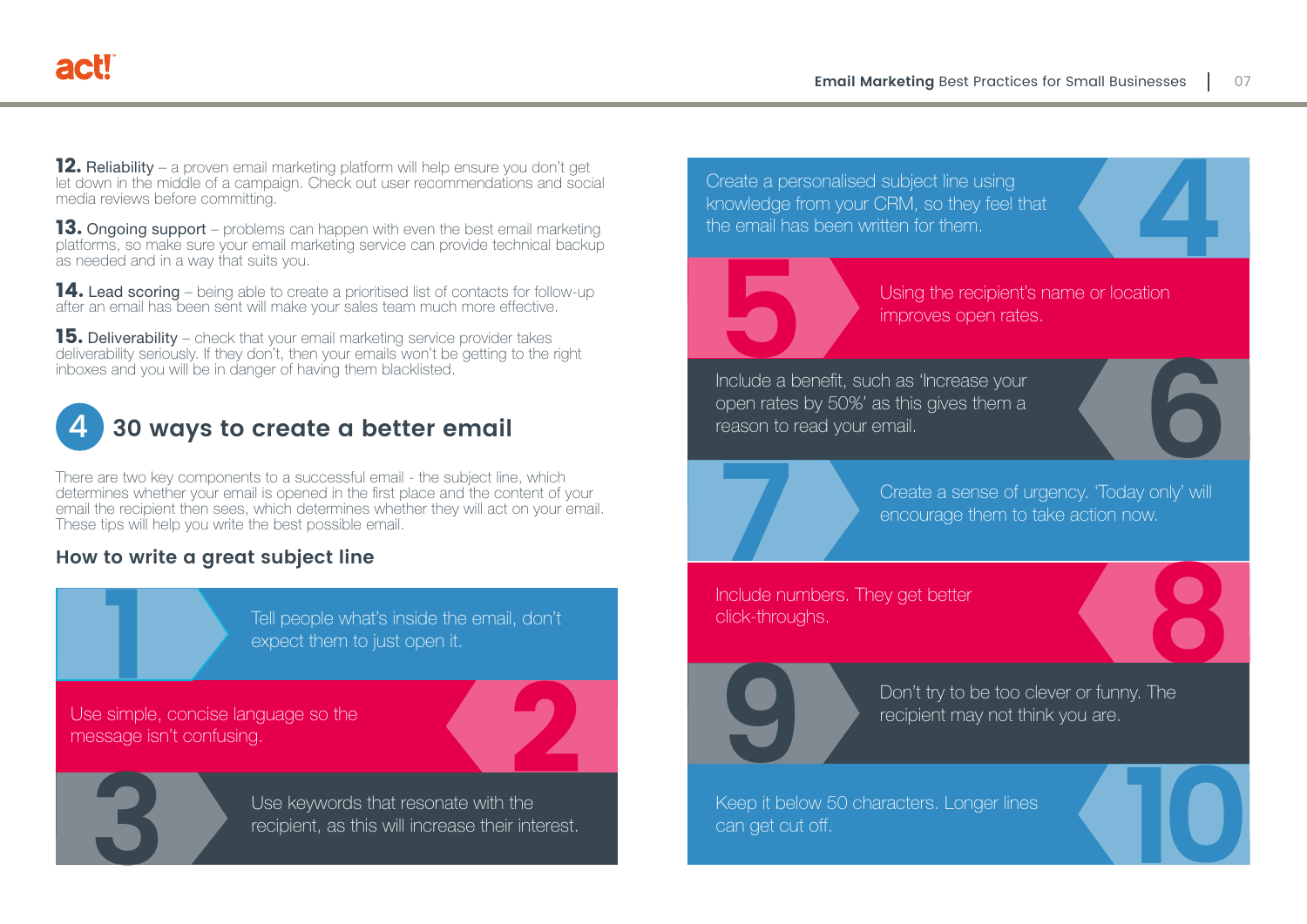**act!** 

**How to create great content** Put the most relevant<br>
it doesn't get lost.<br>
Avoid 'spam words' like 'free' and 'act now', **13 12 144 16 15** Put the most relevant information upfront, so it doesn't get lost. Continually test alternative subject lines to improve open rates. Send the email from a real person and not a generic address. Be clear about why you are writing an email. What do you want it to do? Don't use CAPITALS. They trigger spam filters. and don't use punctuation, such as ! and ? because this is what 'spammy' emails often do.

Make only one clear offer, or it can confuse the reader.



**17** Make sure that all text, images and links in your email clearly show why someone should read it.

hoops to access your deal. Keep the next action simple.

**19 2008** If you include links to elected the reader why they should<br>Use templates for consistency and to make If you include links to elsewhere, tell the reader why they should click on them.

emails easier to write.



**21** Include your company's name, postal address and an unsubscribe link. You must do so by law.

**23**

Use ow.ly or bit.ly to shorten URL links to make your email look better.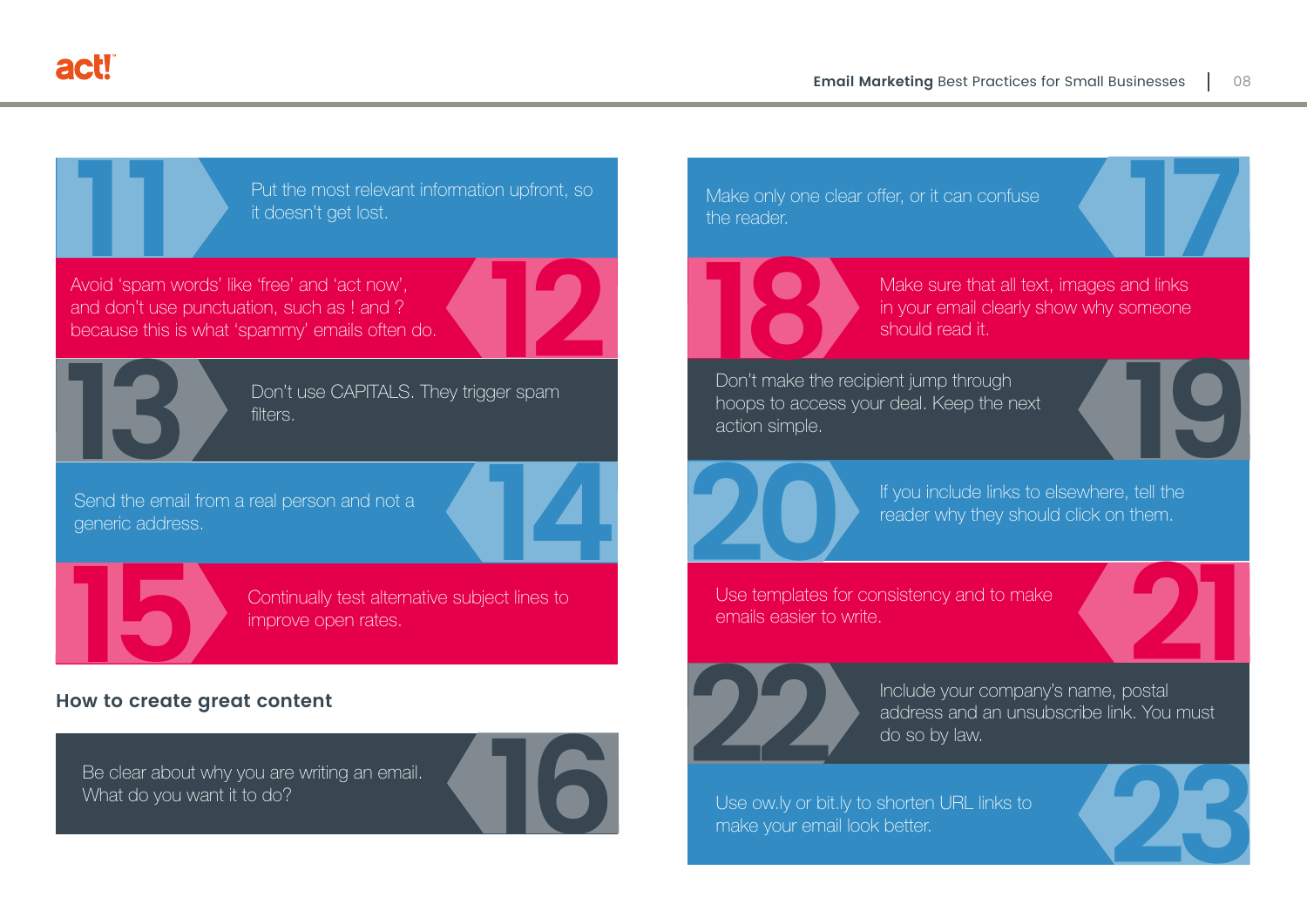Keep images relevant, or people will wonder why they are there.

**24** Use JPEGs for images, not PNGs, which never render properly in emails.





Avoid video. Most email clients can't render<br>it well. Send a screen-grab with a link to your<br>website instead.<br>Use customer comments and feedback to<br>create better emails in future.<br>Keep text to image ratio low to ensure you Avoid video. Most email clients can't render it well. Send a screen-grab with a link to your website instead.

Use customer comments and feedback to create better emails in future.

**<sup>29</sup> <sup>28</sup>** Keep text to image ratio low to ensure your emails sail through spam filters and take less time to load.

Test that your email can be read by different email clients.



Use clear, large CTAs that are powerful and repeat them at the end of your email.

#### Staying 'email legal' 5

To prevent uncontrolled and unwanted email marketing, anti-spam law requires you to have someone's permission before you can send them a marketing email. This includes individuals, sole traders and business partnerships in England and Wales. The rules for business partnerships in Scotland are slightly different.

You can send unsolicited emails, however, to those in corporate organisations if the email is relevant to their work.

Any marketing emails you do send must clearly state who you are, that you are selling something, and any conditions of the promotion.

So, you must include your legal company name and registration number, and valid postal and email addresses in every email you send out.

You must also give someone the chance to opt out of receiving further emails from you.

People who don't want to receive emails can add their name to the [Email Preference](http://www.ims-dm.com/cgi/offemaillist.php)  [Service database](http://www.ims-dm.com/cgi/offemaillist.php). So you don't inadvertently breach anti-spam laws, you should cross-reference your own list against this before mailing.

Even if you use someone else to do your email marketing, you are still liable if they break 'email law'.

In the UK, the Information Commissioner enforces anti-spam legislation. You can be fined up to £5,000 for any breach, as well as face claims for civil damages.

You must also be mindful of your obligations under the Data Protection Act, as this governs the way in which you hold and process personal data.

These are only the basics of email marketing law. You can find out more from [GOV.UK](https://www.gov.uk/marketing-advertising-law/direct-marketing) or the [Information Commissioner.](http://www.ico.org.uk/)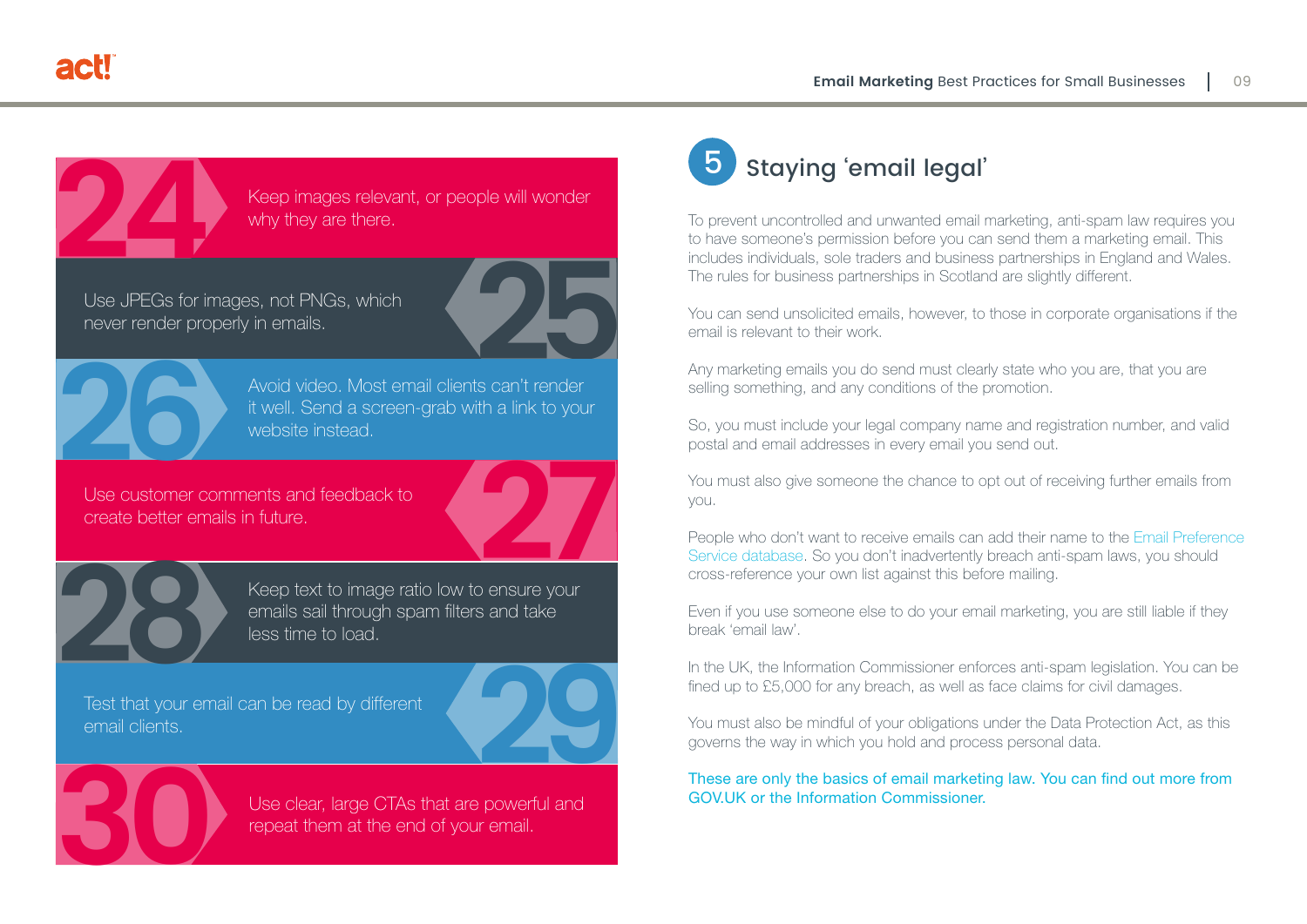# 6



#### Plan

Think about what you want to achieve through emarketing based on your brand and business needs, as well as customer buying habits.

## **Segment**

According to email marketing service Mailchimp, the open rate of segmented email campaigns is nearly 15% higher than for non-segmented ones where the list isn't split into groups.

## Personalise

The open rate for marketing emails with a personalised message is higher than for those without.

#### Automate

Companies that automate their email marketing are 133% more likely to send messages matching their customer's purchase cycle, resulting in more business.

# Employ clear 'calls to action' (CTAs)

In every email, tell readers exactly what to do next and why that matters. Use CTAs near the top of a page so readers don't have to scroll, and buttons to make them stand out.

#### Track metrics

Email marketing tools let you drill down into data to see who's engaging with which emails and when. You can use this 'marketing gold' to create more effective campaigns.

#### Split test

Only by continual testing can you effectively tweak your email campaigns to obtain better results.

#### Make opt-out easy

You don't want to send emails to those who don't care enough to read them. Getting people off your list who don't want to be there lets you focus instead on your best prospects.

# Check and recheck your emails before sending

Emails containing errors will not only reflect badly on your business but also hit sales. So, always make sure they are proofread for typos and grammatical errors by more than one person.

## Engage with your customers all year round

Keep your customers and prospects informed throughout the year so that they stay aware of your brand, products or services.



#### Forget mobile

As 43% of people now check emails on smartphones, if they can't do so easily because of formatting issues, your email will be ignored or deleted.

#### Break spam laws

Random, [irresponsible emarketing will damage your reputation and leave you](https://www.ftc.gov/tips-advice/business-center/guidance/can-spam-act-compliance-guide-business)  [potentially open to fines](https://www.ftc.gov/tips-advice/business-center/guidance/can-spam-act-compliance-guide-business)[12].

# Buy lists

Ready-made databases bought from brokers may seem a short cut to email marketing success, but they generally aren't. Building your own list is much more effective.

#### Neglect content

If your emails aren't information-rich and relevant, why should anyone click through? Also make sure landing page content matches the promise of your email.

# Send emails without testing

If you do, you won't know what really works and be able to adjust your campaigns accordingly. That will leave you wasting money and potentially alienating those on your list.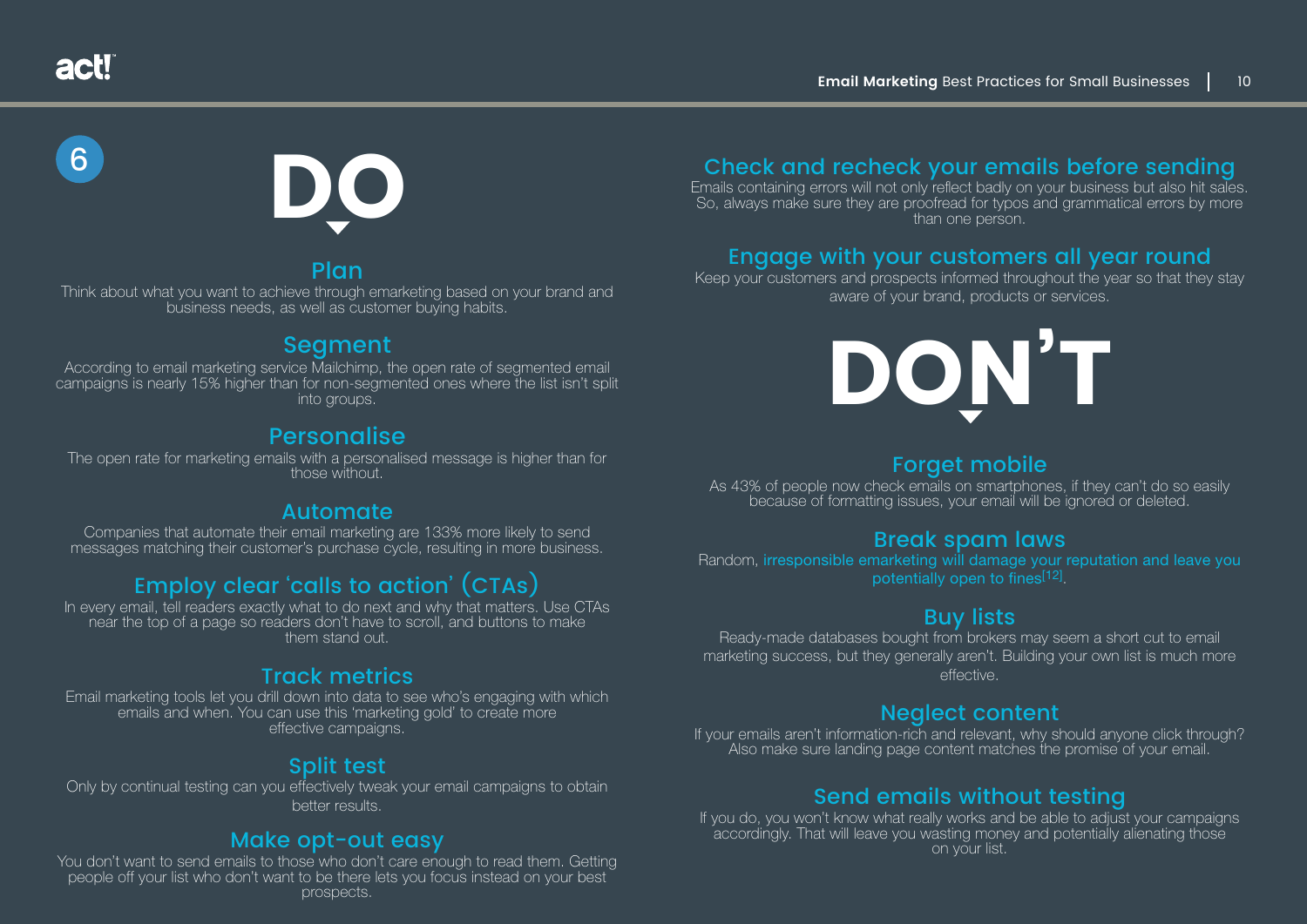# Are you making the most of emarketing?

Email marketing remains the most cost-effective way to reach your customers and prospects. A properly conducted campaign will remind them of who you are and how what you offer can add value to their lives. By using email marketing software you can make it your most powerful business-building tool, particularly if you use the wealth of information available from your CRM platform.

#### **Get started with Act! emarketing today!**

#### **[Learn more](https://www.act.com/en-uk/products/act-emarketing) [at act.co.uk](https://www.act.com/en-uk/products/act-emarketing)**

or contact us on

# **0845 268 0220**

# t to to the **TESegmented and** targeted emails together generate 58% of all revenue."

**[The Data & Marketing Association](https://dma.org.uk/uploads/ckeditor/National-client-email-2015.pdf)**